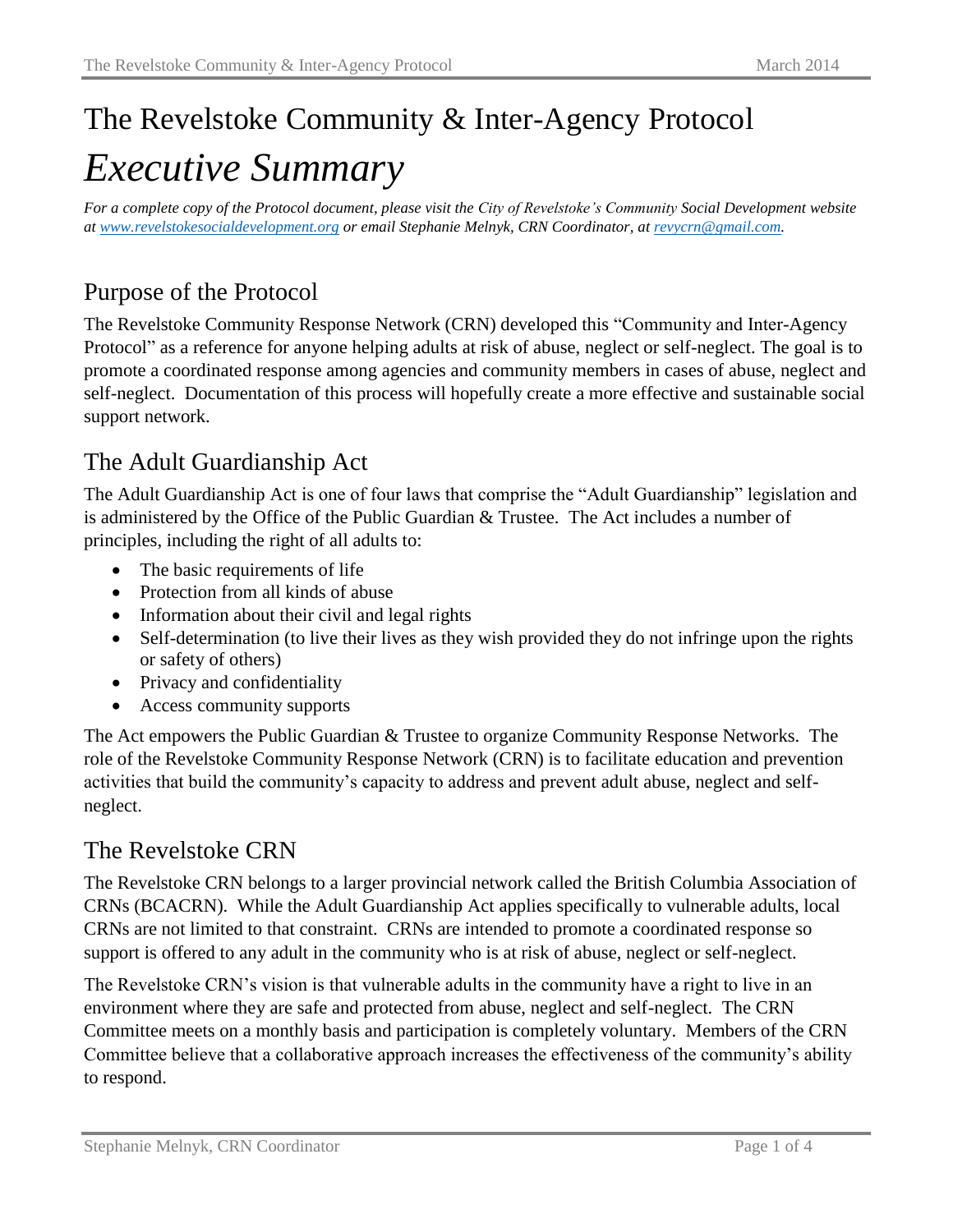## The Revelstoke CRN (cont'd)

The Revelstoke CRN is not a front-line response agency in itself but most of the Committee members are. The following diagram outlines the many different organizations that respond to or support adults at risk of abuse, neglect and self-neglect. The more organizations that are represented at the CRN Committee level, the more we can work together to build a social support network in Revelstoke.



For more information about CRNs in British Columbia, please visit [www.bccrns.ca.](http://www.bccrns.ca/)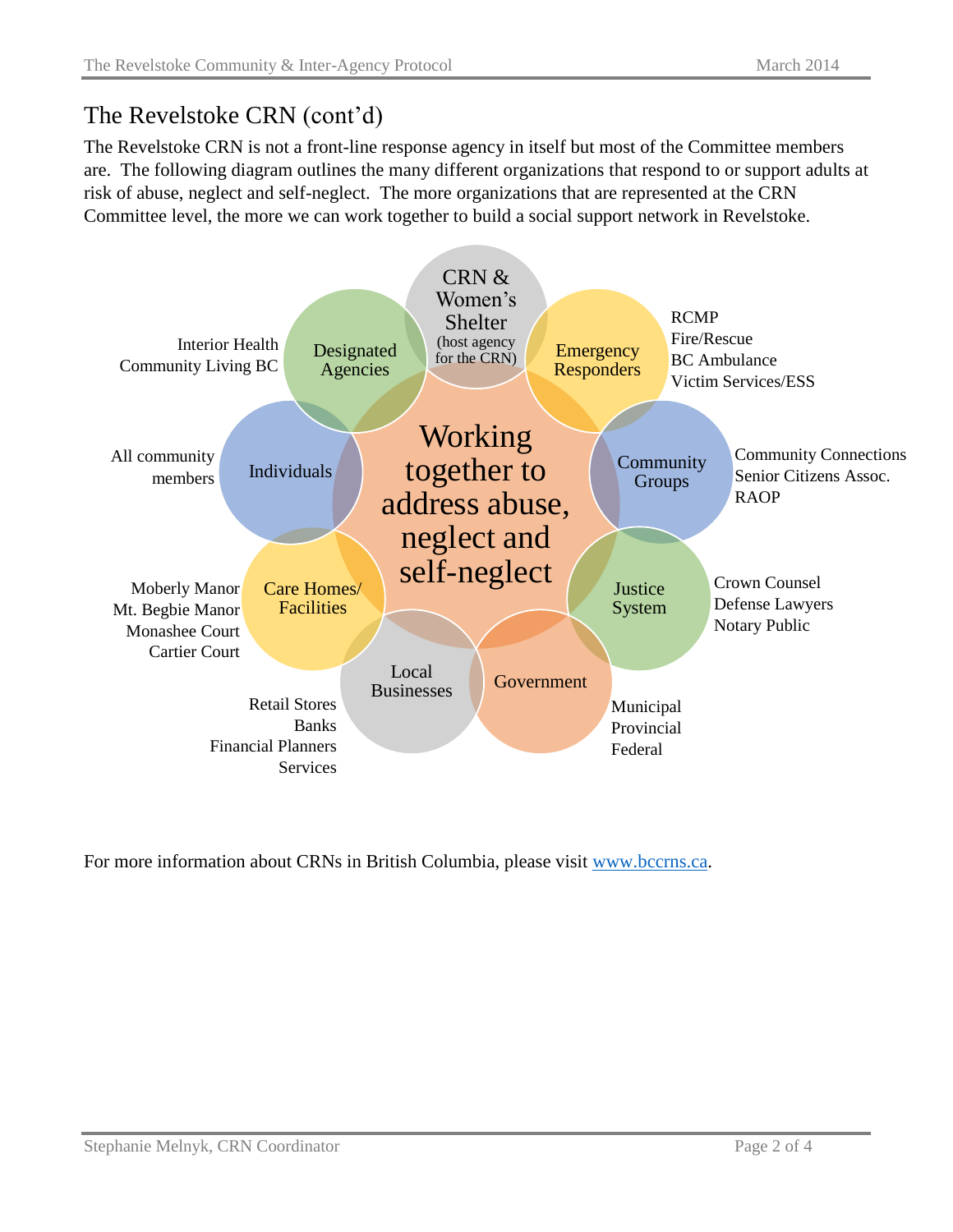### The Role of Designated Agencies

Designated Agencies are those mandated under the "BC Adult Guardianship Act" to respond to concerns that a vulnerable adult is experiencing abuse, neglect or self-neglect. Community Living British Columbia (CLBC) and Interior Health (IH) are the Designated Agencies in British Columbia.

An adult is considered vulnerable when they *cannot seek help or assistance on their own* due to:

- A physical constraint
- A physical disability due to lack of mobility, difficulty communicating or other physical restriction
- Illness, disease, injury, cultural barrier or other condition that affects the individual's ability to make decisions (mental illness, developmental disability, brain injury, Alzheimer's disease)

Only vulnerable adults should be referred to a Designated Agency.

If the vulnerable adult has a developmental disability, the Designated Agency to be contacted is Community Living Services British Columbia. The Provincial office can be reached at 1-877-660-2522. CLBC services for Revelstoke and surrounding area are delivered from the Salmon Arm office which can be reached at 250-832-1718.

If the vulnerable adult does not have a developmental disability, the Designated Agency to be contacted is Interior Health Community Care. In Revelstoke, the Community Care Clinic can be reached at 250- 814-2267.

The legal mandate of Designated Agencies gives them access to legal tools such as Restraining Orders and Support & Assistance Orders. They also have ways to gain access to a vulnerable adult when access has been denied.

Sometimes a designated agency may not need to be involved. For example, when informal support is enough or when the adult accepts other community services instead.

#### The Right to Self-Determination

It is the right of all capable adults to choose to live at risk provided they do not infringe upon the rights and safety of others. In this context, "capable" means they are able to ask for assistance and able to appreciate the ramifications of their actions.

If the adult is capable, they should not be referral to a Designated Agency. However, a Designated Agency may be consulted as to the most appropriate course of action. Also, a referral for counselling should be considered if the individual is receptive.